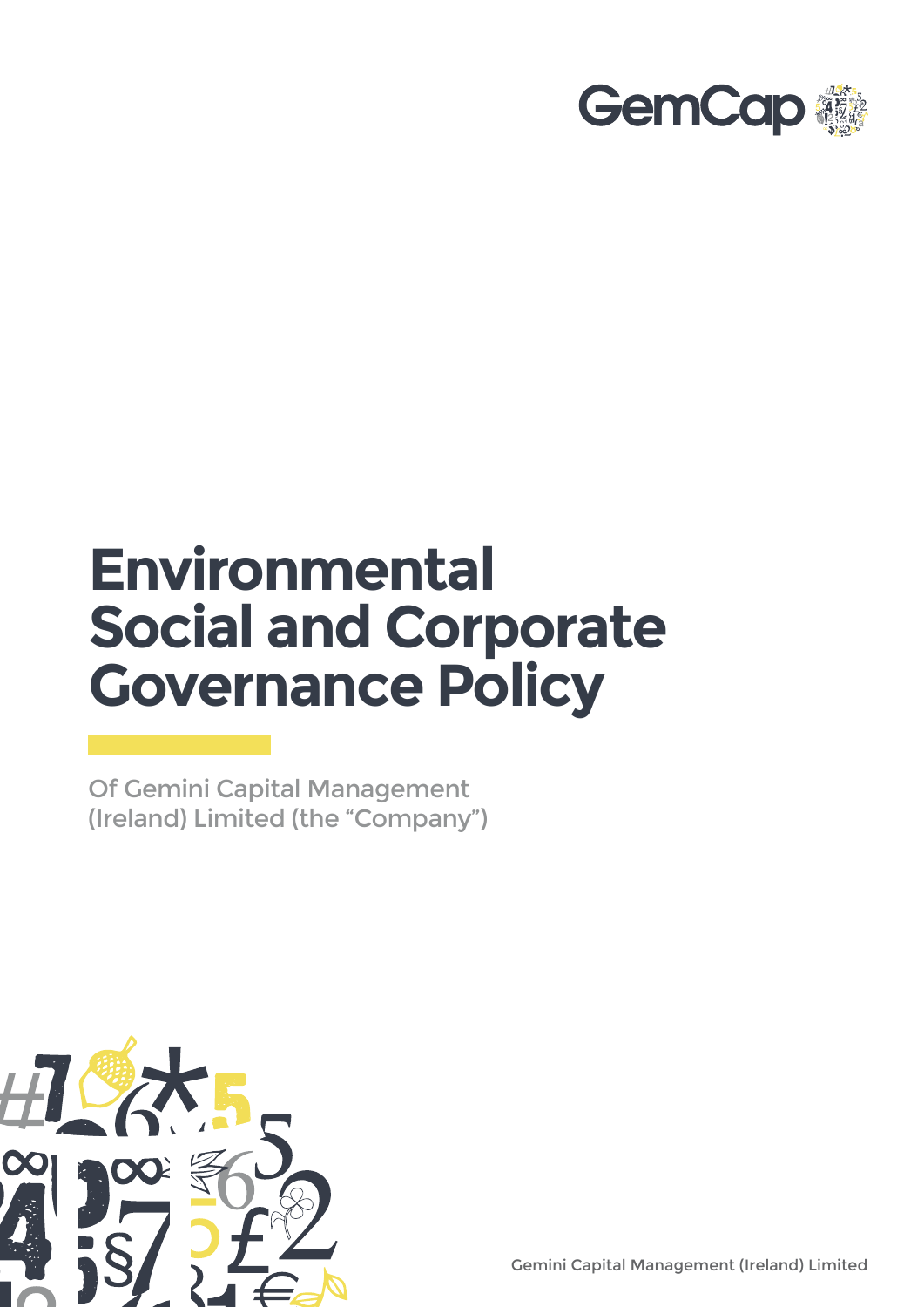## **Version Control**

| <b>Version</b><br><b>Control</b> | Owner  |                   | Last Updated   Date of Approval |
|----------------------------------|--------|-------------------|---------------------------------|
|                                  | DT/MDH | <b>March 2021</b> | <b>05 March 2021</b>            |
|                                  |        |                   |                                 |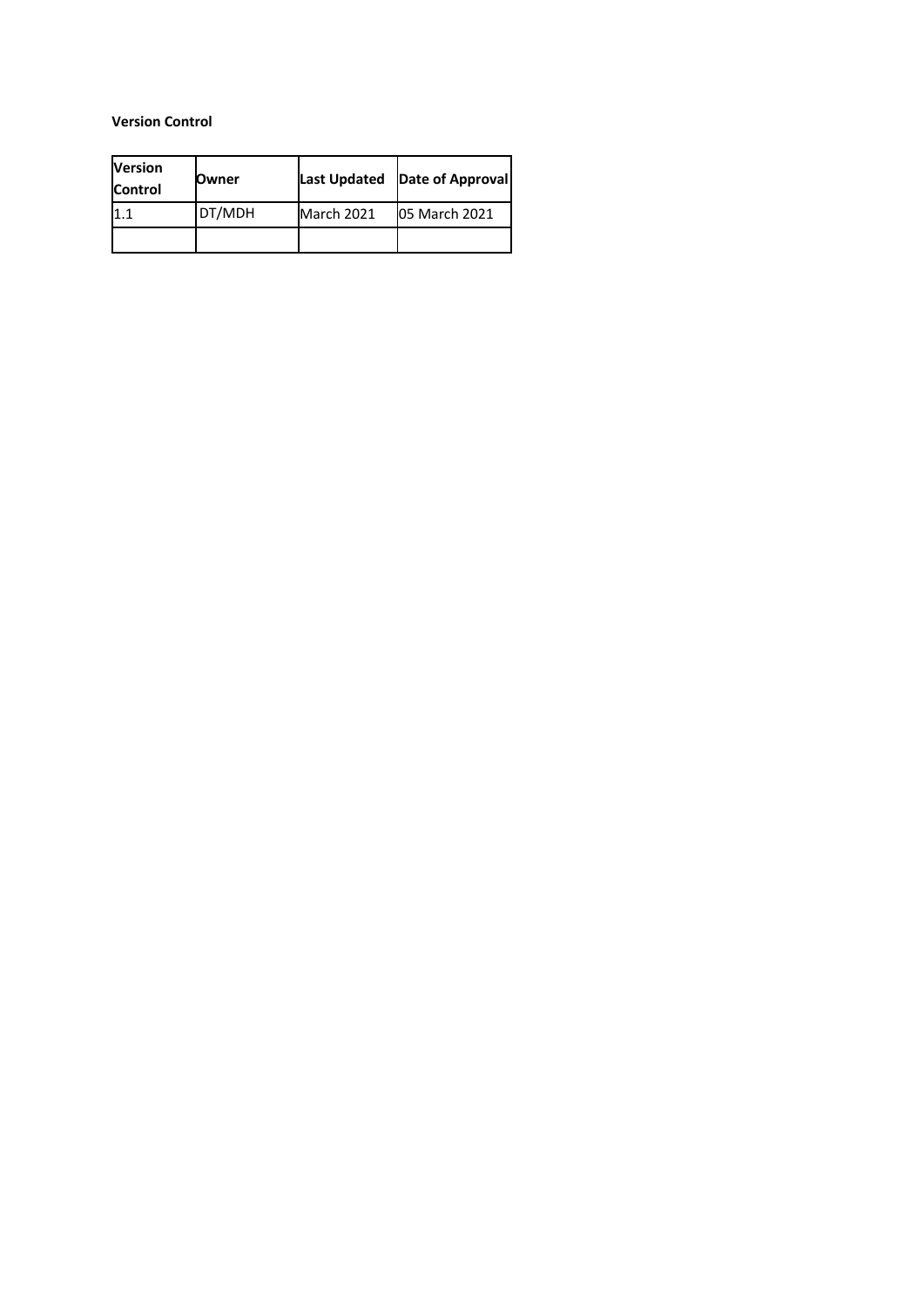## **Introduction**

The Company is a management company to GemCap Investment Funds (Ireland) PLC (the "Fund"), a collective investment schemes authorised and regulated by the Central Bank of Ireland (the "Central Bank") pursuant to the Undertakings for Collective Investment in Transferable Securities, Regulations 2011, as amended (the "UCITS Regulations").

The Company provides UCITS management services to the Fund and has delegated investment management activities in respect of each sub-fund of the Fund (each a "Sub-Fund", collectively the "Sub-Funds") to various investment managers of the Fund (the "Investment Managers") as set out in the prospectus of the Fund in accordance with the requirements of the Central Bank and the UCITS Regulations.

**REGULATION (EU) 2019/2088 OF THE EUROPEAN PARLIAMENT AND OF THE COUNCIL on sustainability-related disclosures in the financial services sector (the "SFDR")**

Pursuant the SFDR, in order to enhance transparency and inform end investors' access to information:-

- 1. financial market participants are required to publish information on their website on how they integrate relevant sustainability risks in their investment decision making processes;
- 2. Where a financial market participant considers principal adverse impacts of investment decisions on sustainability factors, they will be required to publish a statement on due diligence policies with respect to those impacts, on their website, taking due account of their size, the nature and scale of their activities and the types of financial products they make available; or where they do not consider adverse impacts of investment decisions on sustainability factors, they will be required to publish clear reasons for why they do not do so, on their website, including, where relevant, information as to whether and when they intend to consider such adverse impacts.
- 3. Financial market participants are required to ensure concise information is maintained about those policies on their website;

The Company relies on each of its Investment Managers' respective policies on the integration of sustainability risks in their investment decision-making process.

Information on how each of the Investment Manager's integrate relevant sustainability risks in their investment decision making processes can be found in the supplement of each Sub-Fund which are published at www.geminicapital.ie

The SFDR identifies two categories of ESG products:

- 1. Article 8: Where a financial product promotes, among other characteristics, environmental or social characteristics, or a combination of those characteristics; and
- 2. Article 9:Where a financial product has sustainable investment as its objective and an index has been designated as a reference benchmark.
- i. On consultation with each Investment Manager, the Company has determined that Article 8 applies to the GSI Global Sustainable Value Fund and the GSI Global Focused Sustainable Value Fund. The Company has determined that Article 9 does not apply to any Sub-Fund at this time. This will be reviewed on a continuous basis. All other sub-funds fall outside the scope of Article 8 and Article 9 of the SFDR. The below extra disclosure requirements will not be required in respect of Sub-Funds which